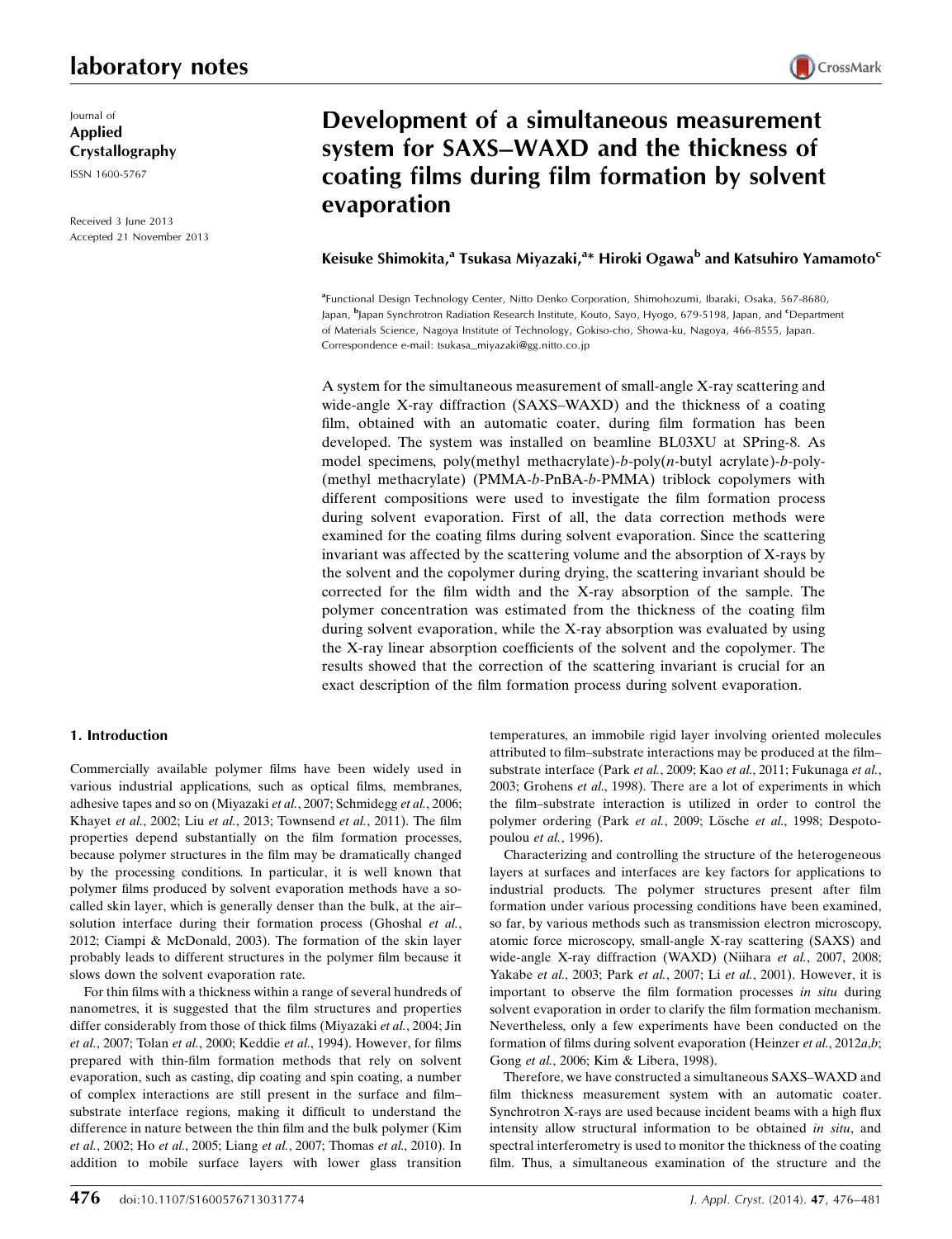polymer concentration in solution and the solvent evaporation rate during film formation can be carried out.

In this note, we describe first the home-made coater constructed for simultaneous SAXS–WAXD and film thickness measurements during solvent evaporation. Secondly, the correction of the X-ray scattering invariant under solvent removal is discussed. Finally, we show the preliminary results obtained on the drying process of triblock copolymer solutions by using the newly developed coater.

## 2. Simultaneous SAXS–WAXD and film thickness measurement system with an automatic coater

Simultaneous SAXS–WAXD and film thickness measurements were performed on beamline BL03XU at SPring-8. The basic beamline configuration is described elsewhere (Masunaga et al., 2011; Ogawa et al., 2013).

We developed an automatic coater (Fig.  $1a$ ) using applicators with various clearances to investigate the structural development in polymer solutions in situ during film formation by solvent evaporation. It was directly located on the height stage of the diffractometer in the first experimental hutch of BL03XU (Ogawa et al., 2013). The first hutch was designed for grazing-incidence WAXD and SAXS experiments, with the diffractometer allowing a specimen to be set accurately into the incident X-ray beam. The incident X-ray beam is easily aligned to irradiate the coating films in the film thickness direction. The area of the coating stage is  $90 \times 90$  mm. Si wafers with a thickness of 625 µm were used as the substrates. The coating stage is



flat panel (WAXD)

coating film

thickness gauge

CCD (SAXS)

equipped with four cartridge heaters  $(4 \times 90 \text{ W})$ , allowing coating solutions to be dried at temperatures up to 473 K. The final film thickness can be controlled by the clearance between the applicator and the substrate and by the initial solution concentration. The clearance is selected within a range of  $20-250 \mu m$ . Since the coating direction is remotely switched from the left side to the right side and the coater is mounted on a rotary stage, the X-ray beam enters the end or edge direction of the coating film. The applicator holder is equipped with air cylinders. Therefore, the applicator automatically rises above 40 mm after coating, allowing X-ray scattering measure-

ments with a diffraction angle in the range up to  $45^{\circ}$  for WAXD. A film thickness gauge (Hamamatsu Photonics, Optical Nano-Gauge C10178-01S) is set up in order to monitor the coating film thickness during solvent evaporation, and the probe head of the thickness gauge is mounted above the coater, as shown in Fig.  $1(a)$ . The film thickness was measured in situ by using a white light spectroscopic reflectometer, which analyzes multiple reflections between the air–film and the film–substrate interfaces when white light is irradiated into the coating film. The working distance of the thickness gauge is around 230 mm and the measurement area is about 10 mm in diameter. The probe head is connected to the spectroscope via an optical fiber, which is controlled by a dedicated software program on a laptop. The minimum measurement interval is 19 ms, which makes tracking of the thickness possible even if very fast solvent evaporation occurs. In this work, the measurement interval is 1 s.

For the SAXS–WAXD experiment, the X-ray wavelength was tuned at 0.1 nm and the beam size at the sample position was 200  $\times$ 100  $\mu$ m (horizontal  $\times$  vertical). The sample-to-detector distances were 1876 and 171 mm for SAXS and WAXD, respectively. Twodimensional images for SAXS were collected on a cooled CCD (Hamamatsu Photonics, V7739P+ORCA R2) consisting of 1344  $\times$ 1024 pixels (pixel size  $63 \mu m^2$ ) with an X-ray image intensifier and for WAXD on a flat-panel detector (Hamamatsu Photonics, C9827DK-10) consisting of 1024  $\times$  1024 pixels (pixel size 50  $\mu$ m<sup>2</sup>). The exposure time of the CCD detector was 500 ms.

Experimental procedures are schematically indicated in Fig. 1(b). An  $\sim$ 0.2 ml solution of the coating material was deposited onto the substrate by an automatic syringe pump and then spread on the substrate with an applicator in a direction perpendicular to the incident X-ray direction. Simultaneous measurements of SAXS– WAXD and the film thickness are performed immediately after coating. In this work, the incident angle of the X-ray beam was fixed at  $0^\circ$ , which is the angle between the incident beam and the sample surface, although the setup makes grazing-incidence X-ray scattering measurements possible for very thin films.

3. Correction of X-ray scattering invariant

As model specimens, we used two kinds of poly(methyl methacrylate)-b-poly(n-butyl acrylate)-b-poly(methyl methacrylate) (PMMAb-PnBA-b-PMMA) triblock copolymers (LA2250 and LA4285), which have different compositions (LA2250:  $M_w = 5.8 \times 10^4$ ,  $M_w/M_n =$ 1.19, weight fraction of PnBA = 70 wt%; LA4285:  $M_w = 5.8 \times 10^4$ ,  $M_{\rm w}/M_{\rm n}$  = 1.11, weight fraction of PnBA = 50 wt%). They were purchased from Kuraray Co. Ltd. Toluene, which was purchased from Wako Pure Chemical Industries Ltd, was used to dissolve both triblock copolymers. All materials were used without any purification. The solutions were stirred at room temperature for 24 h and then left at room temperature for a further 24 h to remove bubbles. For the two coating solutions the initial polymer concentration was 25.2 vol.%. Microphase separations occur during solvent evaporation

## Figure 1

solution

applicator

(a) The home-made automatic coater equipped on the height stage of BL03XU at SPring-8. A film thickness gauge and an automatic syringe pump are also set up. (b) An illustration of the simultaneous measurement system of SAXS–WAXD and film thickness.

 $(b)$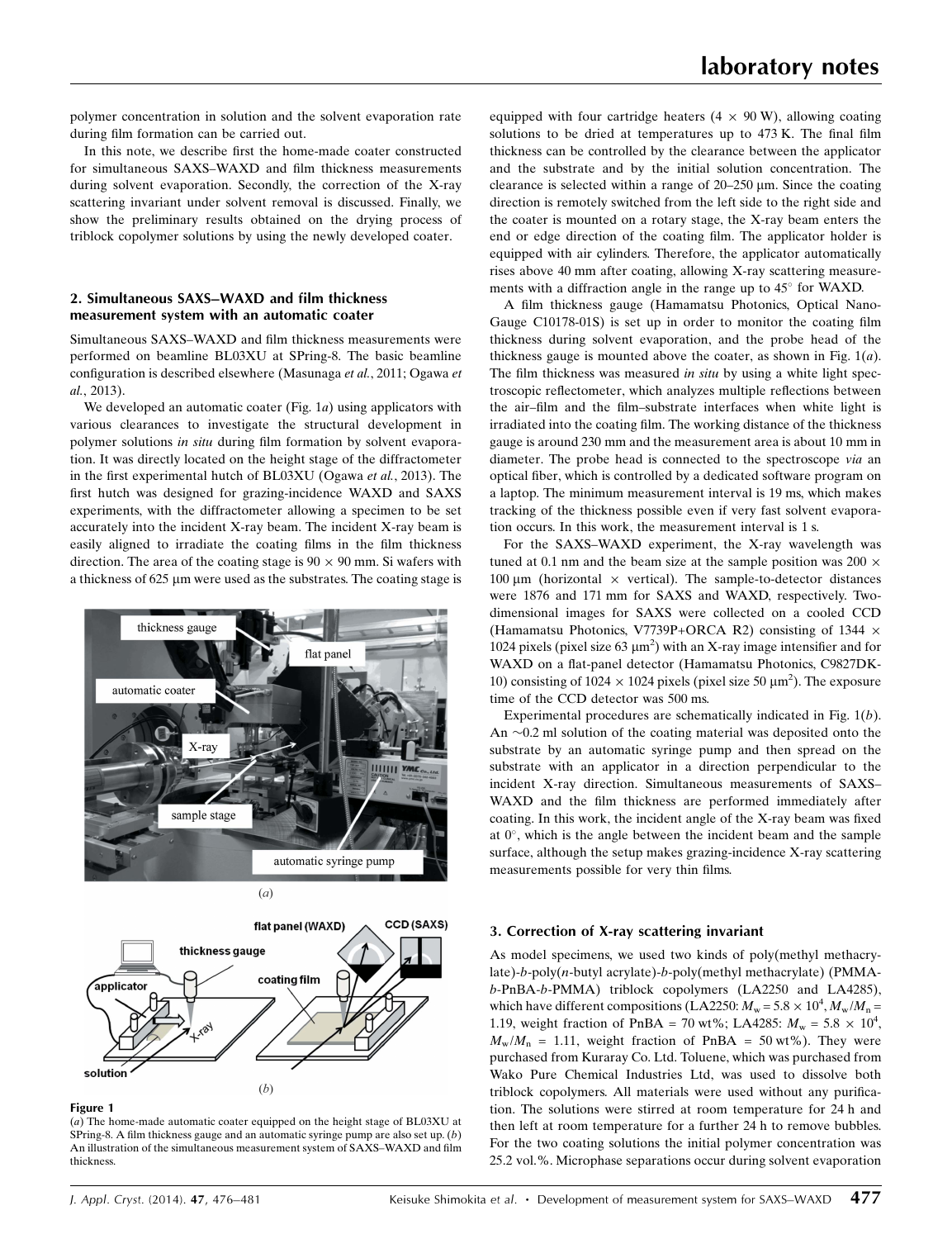on film formation for these triblock copolymers, so it is crucial to examine the scattering invariant in order to study the structural formation of the polymers. Firstly, the X-ray scattering invariant is normalized by the scattering volume. Secondly, a correction for X-ray absorption by the sample during solvent evaporation is required. This is because the width of the coating films is several centimetres in our case, which is too large for an examination of the scattered X-rays without an absorption correction. It is likely that the X-ray absorption varies as a function of time or the polymer concentration during solvent evaporation since the polymer fraction in the solution changes.

As a result, we correct the X-ray scattering invariant,  $P$ , by using the following equation:

$$
P = \frac{\int I(q) q^2 dq}{twC_{\text{poly}} \exp(-\mu_{\text{sol}}w)},
$$
\n(1)

where q is the modulus of the scattering vector,  $I(q)$  is the X-ray scattering intensity,  $t$  is the coating film thickness,  $w$  is the width of the coating film through which the X-rays pass,  $C_{\text{poly}}$  is the polymer concentration and  $\mu_{\rm sol}$  is the X-ray linear absorption coefficient of the solution. *q* is calculated from the corresponding scattering angle (2 $\theta$ ):

$$
q = (4\pi/\lambda)\sin\theta. \tag{2}
$$

Here,  $\lambda$  is the wavelength of the X-ray beam.  $q_y$  and  $q_z$  are the scattering vector components parallel and normal to the substrate, respectively.

It should be noted that the coating film thickness measured during film formation is within the vertical beam size of  $100 \mu m$ . In addition to the film thickness and the width, we have to obtain the polymer concentration,  $C_{\text{poly}}$ , in the solution and the X-ray linear absorption coefficient of the solution,  $\mu_{sol}$ , to correct the invariant by equation (1) during film formation. However, by using equation (3), we can

calculate the polymer concentration from the coating film thickness, assuming that the polymer volume and the coating film width do not change during the solvent removal:

$$
C_{\text{poly}} = (t^0 C_{\text{poly}}^0)/t,\tag{3}
$$

where t and  $t^0$  are the film thickness at an arbitrary time and the initial time, respectively.  $C_{\text{poly}}^0$  is the initial polymer concentration. Equation (3) indicates that  $C_{\text{poly}}t$  is constant during evaporation. Therefore, equation (1) can be converted into the simple expression

$$
P = \frac{\int I(q) q^2 dq}{w \exp(-\mu_{\text{sol}}w)}.
$$
\n(4)

For example, in the case of the LA2250 solution with a polymer concentration of 25.2 vol.% as a coating solution, we calculated the polymer concentration with the thickness of the coating film during solvent evaporation. Fig.  $2(a)$  shows how the coating film thickness changes as toluene evaporates. The film thickness is  $55 \mu m$  just after coating and it decreases at a rate of 0.35  $\mu$ m s<sup>-1</sup> for 100 s. Then, the rate of decrease reduces with time and is nearly  $0 \mu m s^{-1}$  at 250 s, which implies that the toluene has almost completely evaporated from the coating film.

Fig.  $2(b)$  shows the changes in polymer concentration as a function of time.

Next, the X-ray linear absorption coefficients of the solutions with various polymer concentrations should be obtained in order to correct the X-ray absorption of the solutions. The X-ray transmittances of the solutions in cells with widths of 3, 5, 7, 10 and 15 mm were measured. Solutions of LA2250–toluene with polymer concentrations of 0.0, 4.0, 8.1, 16.5 and 25.2 vol.% were put into the cells. The X-ray transmittances of the solutions can be estimated with an ion chamber. Fig.  $3(a)$  shows the cell width dependence of the transmittance of each polymer solution. From these data we can



Figure 2

(a) The thickness variation of the coating film of an LA2250 solution at room temperature as a function of time.  $(b)$  The polymer concentration calculated from the thickness variation in  $(a)$ .



#### Figure 3

(a) The correlation between the X-ray transmittance and the cell width in the LA2250 solutions at various polymer concentrations. (b) The X-ray linear absorption coefficients versus the polymer concentrations in the LA2250 solutions.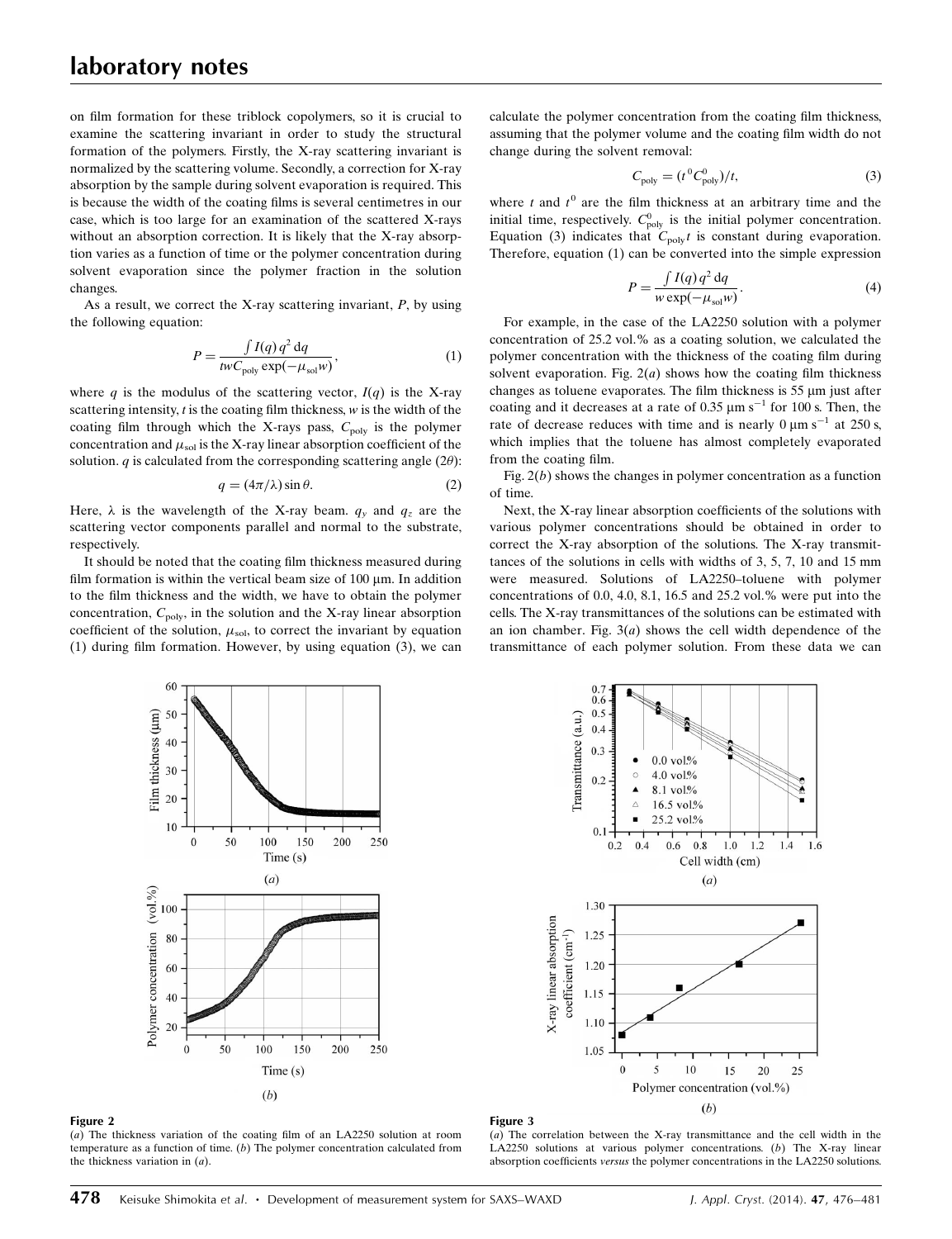Table 1 Linear absorption coefficients of the LA2250 solutions in various polymer concentrations.

| Polymer concentration<br>(vol. %) | Measured coefficient<br>$\rm (cm^{-1})$ | Calculated coefficient<br>$\rm (cm^{-1})$ |
|-----------------------------------|-----------------------------------------|-------------------------------------------|
| 0.0                               | 1.08                                    | 0.99                                      |
| 4.0                               | 1.11                                    | 1.02                                      |
| 8.1                               | 1.16                                    | 1.05                                      |
| 16.5                              | 1.20                                    | 1.12                                      |
| 25.2                              | 1.27                                    | 1.19                                      |
| 100.0                             | 1.81                                    | 1.77                                      |

determine the linear dependence of the X-ray linear absorption coefficients of the solutions on the polymer concentration, as shown in Fig.  $3(b)$  and summarized in Table 1, which includes data for the 100 vol.% polymer. This enables us to obtain X-ray linear absorption coefficients for the solution concentrations by interpolation.

In addition, X-ray linear absorption coefficients can be calculated from data given by Sasaki (1990). The X-ray linear absorption coefficients of the solutions calculated with various polymer concentrations using Sasaki's data are presented in Table 1.

The X-ray linear absorption coefficients increase with increasing polymer concentration. The calculated values are in agreement with those measured for each solution within 15%, although the calculated ones may be underestimated (Sasaki, 1990). It is confirmed that the X-ray linear absorption coefficients are substantially changeable depending on the polymer concentration. Therefore, it is certainly important to correct the X-ray scattering invariant for changes in X-ray absorption during the coating film formation process. As indicated above, the good agreement between the X-ray linear absorption coefficients obtained experimentally and those calculated on the basis of Sasaki's data suggests that the calculated values are generally applicable to the various coating films composed of different polymers and solutions.

#### 4. Preliminary results

Simultaneous SAXS–WAXD and film thickness measurements were performed for solutions of both LA2250 and LA4285 during film formation. The two-dimensional SAXS patterns obtained during drying were analyzed for the determination of the scattering invariants and the correlation lengths in the directions normal,  $d_z$ , and parallel,  $d_y$ , to the film surface.  $d_z$  and  $d_y$  are obtained with the scattering peak positions in the normal and the horizontal directions by using Bragg's law,  $d = 2\pi/q$ . Figs. 4(a) and 4(b) indicate  $d_z$ ,  $d_y$  and the scattering invariant corrected with equation (4) during film formation for the LA2250 and the LA4285 solutions, respectively. Selected two-dimensional X-ray scattering patterns for LA2250 solutions of 25.2, 31.1, 37.2, 53.7, 82.8 and 95.1 vol.% and for LA4285 solutions of 25.2, 27.2, 36.0, 52.9, 74.1 and 90.5 vol.% are also shown.

It is found that the microphase separations in both the LA2250 and the LA4285 solutions do not occur immediately after coating. However, isotropic scattering patterns which are caused by microphase separations between PnBA phases and PMMA phases can be observed above 31.1 vol.% in the LA2250 solutions and 27.2 vol.% in the LA4285 solutions.

 $d<sub>y</sub>$  is almost constant during solvent evaporation for both solutions, which probably shows that the coating film is pinned on the substrate in the horizontal direction (Heinzer et al., 2012a,b). While  $d<sub>z</sub>$  is constant until 60 vol.% in both the LA2250 and the LA4285 solutions, after that it decreases with increasing polymer concentration up to 83 vol.% in the LA2250 solutions and 89 vol.% in the LA4285 solutions and then becomes constant again. These results suggest that these coating films are compressed in the vertical direction in accordance with the shrinkage of the films owing to deswelling of the ordered domains, while they have the same ordered space in the horizontal direction with the pinning on the substrate during solvent



#### Figure 4

Correlation lengths in the directions normal,  $d<sub>x</sub>$  (filled circles), and parallel,  $d<sub>y</sub>$ (open circles), to the film surface obtained by using Bragg's law and the scattering invariant,  $P$  (filled triangles), as a function of polymer concentration  $(a)$  for the LA2250 solutions and (b) for the LA4285 solutions. Selected two-dimensional X-ray scattering patterns are also presented in  $(a)$  for the LA2250 solutions and in (b) for the LA4285 solutions at various polymer concentrations.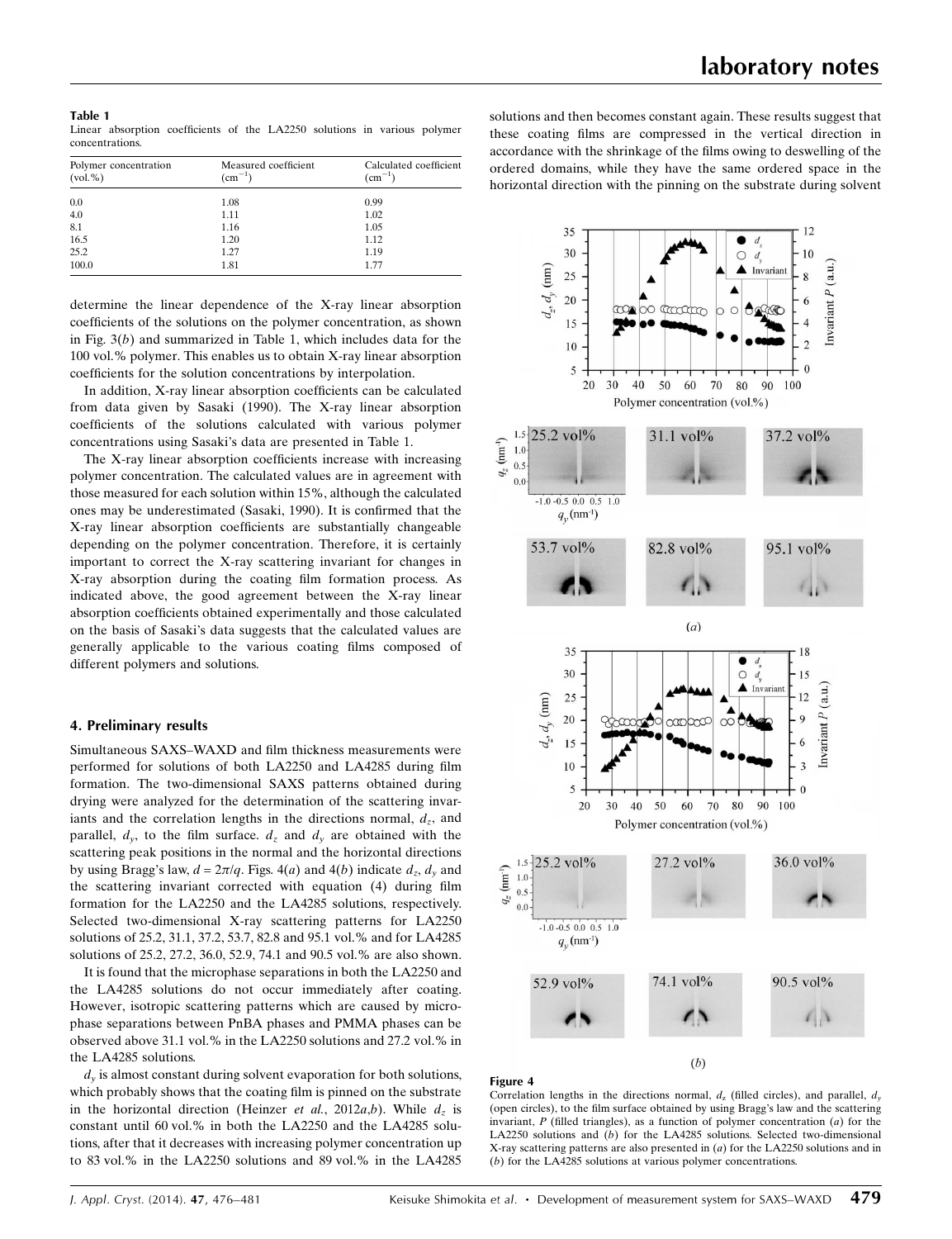evaporation. Similar results were shown using poly(styrene-b-butadiene) block copolymer (Heinzer et al., 2012a,b).

The scattering invariant also increases rapidly with increasing polymer concentration up to 60 vol.% in both the LA2250 and the LA4285 solutions, and then it starts to decrease until the solvent is almost evaporated from the film. In addition to the development of the microphase separation, the substantial increase in the scattering invariant suggests that the preferential evaporation of the solvent from either the PnBA or the PMMA phases enlarges the electron density difference between the PnBA and the PMMA phases in the early stage of evaporation. The Flory-Huggins interaction parameters of PMMA and PnBA to toluene are about 0.5 and 0.1 at room temperature, respectively (Brandrup et al., 1999), leading to preferential toluene evaporation from PMMA phases prior to that from PnBA phases. As a result, the preferential evaporation from PMMA phases enhances the scattering invariant in the early stage of microphase separation as well as its development. On the other hand, beyond 60 vol.% in both the LA2250 and the LA4285 solutions, the toluene that remained in the film evaporates mainly from the PnBA phases, resulting in a small density difference which leads to a decrease in the scattering invariant. As shown in Fig. 4, the decreases in the scattering invariant and  $d_z$  take place simultaneously. This must also indicate that toluene evaporation from the PnBA phases causes the predominant decrease in  $d_z$ , because it is suggested that toluene evaporation from the backbone structures composed of PnBA phases shrinks the film in the film thickness direction.

As described above, the correction of the scattering invariant is necessary for the investigation of the relationship between the change in the scattering invariant and the correlation length. Fig. 5 shows the change in the scattering invariant with and without the correction for the LA2250 solutions as indicated in Fig.  $4(a)$ . The peak position and the trend of the scattering invariant variation with the correction are different from those without the correction. When the correction is performed, the polymer concentration corresponding to the peak position in the curve in Fig. 5 is the same as the concentration at the onset of the decrease in  $q_z$ , suggesting that the occurrence of the film shrinkage corresponds to the onset of the preferential solvent evaporation, as described above. On the other hand, the peak position in the scattering invariant curve is not in agreement with the concentration at the onset of the shrinkage of the backbone structure when the scattering invariant is not corrected. Although further detailed investigation is required for declaring the origin of the change in the scattering invariant and the decrease in  $d_z$ , it is important to take this correction into consideration when discussing the structural changes in a polymer during solvent evaporation.



Figure 5

Scattering invariants obtained by SAXS measurements for the LA2250 solutions with and without correction.

In conclusion, we succeeded in constructing a system for simultaneous measurement of SAXS–WAXD and the thickness of a coating film and in accurately correcting the scattering invariant for the film during solvent evaporation. We will use the system to investigate the structural formation mechanisms for various polymer–solvent systems, including block copolymer solutions, for which the results are preliminarily indicated in this note, and semicrystalline polymer solutions relating to the kinetics of crystallization during solvent evaporation.

In particular, the skin layer must be formed in the early stage of the film formation process. In fact, for the LA2250 solutions in this note the very weak in-plane-oriented scattering seems to appear prior to the occurrence of the isotropic scattering attributed to a disordered microphase separation in the bulk, probably suggesting the formation of a skin layer at the surface region in the early stage of evaporation. We will investigate the effects of the evaporation conditions, such as the evaporation temperature and the evaporation atmosphere, on the skin layer formation in the future. As mentioned in the Introduction, heterogeneous structural formation in film–substrate interface regions should be investigated as well as in surface regions.

The synchrotron radiation experiments were performed on beamline BL03XU at SPring-8 with the approval of the Japan Synchrotron Radiation Research Institute (JASRI) (proposal No. 2012A7216 and No. 2012B7266).

#### References

- [Brandrup, J., Immergut, E. H. & Grulke, E. A. \(1999\).](http://scripts.iucr.org/cgi-bin/cr.cgi?rm=pdfbb&cnor=fs5052&bbid=BB1) Polymer Handbook, 4th [ed., pp. 247–264. New York: John Wiley and Sons.](http://scripts.iucr.org/cgi-bin/cr.cgi?rm=pdfbb&cnor=fs5052&bbid=BB1)
- [Ciampi, E. & McDonald, P. J. \(2003\).](http://scripts.iucr.org/cgi-bin/cr.cgi?rm=pdfbb&cnor=fs5052&bbid=BB2) Macromolecules, 36, 8398–8405.
- [Despotopoulou, M. M., Miller, R. D., Rabolt, J. F. & Frank, C. W. \(1996\).](http://scripts.iucr.org/cgi-bin/cr.cgi?rm=pdfbb&cnor=fs5052&bbid=BB3) J. [Polym. Sci. Polym. Phys.](http://scripts.iucr.org/cgi-bin/cr.cgi?rm=pdfbb&cnor=fs5052&bbid=BB3) 34, 2335–2349.
- [Fukunaga, K., Hashimoto, T., Elbs, H. & Krausch, G. \(2003\).](http://scripts.iucr.org/cgi-bin/cr.cgi?rm=pdfbb&cnor=fs5052&bbid=BB4) Macromolecules, 36[, 2852–2861.](http://scripts.iucr.org/cgi-bin/cr.cgi?rm=pdfbb&cnor=fs5052&bbid=BB4)
- [Ghoshal, S., Denner, P., Stapf, S. & Mattea, C. \(2012\).](http://scripts.iucr.org/cgi-bin/cr.cgi?rm=pdfbb&cnor=fs5052&bbid=BB5) Macromolecules, 45, [1913–1923.](http://scripts.iucr.org/cgi-bin/cr.cgi?rm=pdfbb&cnor=fs5052&bbid=BB5)
- [Gong, Y., Huang, H., Hu, Z., Chen, Y., Chen, D., Wang, Z. & He, T. \(2006\).](http://scripts.iucr.org/cgi-bin/cr.cgi?rm=pdfbb&cnor=fs5052&bbid=BB6) [Macromolecules](http://scripts.iucr.org/cgi-bin/cr.cgi?rm=pdfbb&cnor=fs5052&bbid=BB6), 39, 3369–3376.
- [Grohens, Y., Brogly, M., Labbe, C., David, M. & Schultz, J. \(1998\).](http://scripts.iucr.org/cgi-bin/cr.cgi?rm=pdfbb&cnor=fs5052&bbid=BB7) Langmuir, 14[, 2929–2932.](http://scripts.iucr.org/cgi-bin/cr.cgi?rm=pdfbb&cnor=fs5052&bbid=BB7)
- [Heinzer, M. J., Han, S., Pople, J. A., Baird, D. G. & Martin, S. M. \(2012](http://scripts.iucr.org/cgi-bin/cr.cgi?rm=pdfbb&cnor=fs5052&bbid=BB8)a). [Macromolecules](http://scripts.iucr.org/cgi-bin/cr.cgi?rm=pdfbb&cnor=fs5052&bbid=BB8), 45, 3471–3479.
- [Heinzer, M. J., Han, S., Pople, J. A., Baird, D. G. & Martin, S. M. \(2012](http://scripts.iucr.org/cgi-bin/cr.cgi?rm=pdfbb&cnor=fs5052&bbid=BB9)b). [Macromolecules](http://scripts.iucr.org/cgi-bin/cr.cgi?rm=pdfbb&cnor=fs5052&bbid=BB9), 45, 3480–3486.
- [Ho, R., Tseng, W., Fan, H., Chiang, Y., Lin, C., Ko, B. & Huang, B. \(2005\).](http://scripts.iucr.org/cgi-bin/cr.cgi?rm=pdfbb&cnor=fs5052&bbid=BB10) Polymer, 46[, 9362–9377.](http://scripts.iucr.org/cgi-bin/cr.cgi?rm=pdfbb&cnor=fs5052&bbid=BB10)
- [Jin, S., Yoon, J., Heo, K., Park, H.-W., Kim, J., Kim, K.-W., Shin, T. J., Chang, T.](http://scripts.iucr.org/cgi-bin/cr.cgi?rm=pdfbb&cnor=fs5052&bbid=BB11)
- [& Ree, M. \(2007\).](http://scripts.iucr.org/cgi-bin/cr.cgi?rm=pdfbb&cnor=fs5052&bbid=BB11) J. Appl. Cryst. 40, 950–958. [Kao, J., Tingsanchali, J. & Xu, T. \(2011\).](http://scripts.iucr.org/cgi-bin/cr.cgi?rm=pdfbb&cnor=fs5052&bbid=BB12) Macromolecules, 44, 4392–4400.
- [Keddie, J. L., Jones, R. A. L. & Cory, R. A. \(1994\).](http://scripts.iucr.org/cgi-bin/cr.cgi?rm=pdfbb&cnor=fs5052&bbid=BB13) Europhys. Lett. 27, 59–
- [64.](http://scripts.iucr.org/cgi-bin/cr.cgi?rm=pdfbb&cnor=fs5052&bbid=BB13) [Khayet, M., Feng, C. Y., Khulbe, K. C. & Matsuura, T. \(2002\).](http://scripts.iucr.org/cgi-bin/cr.cgi?rm=pdfbb&cnor=fs5052&bbid=BB14) Polymer, 43, [3879–3890.](http://scripts.iucr.org/cgi-bin/cr.cgi?rm=pdfbb&cnor=fs5052&bbid=BB14)
- [Kim, G. & Libera, M. \(1998\).](http://scripts.iucr.org/cgi-bin/cr.cgi?rm=pdfbb&cnor=fs5052&bbid=BB15) Macromolecules, 31, 2569–2577.
- [Kim, S. H., Misner, M. J., Xu, T., Kimura, M. & Russell, T. P. \(2002\).](http://scripts.iucr.org/cgi-bin/cr.cgi?rm=pdfbb&cnor=fs5052&bbid=BB16) Adv. Mater. 14[, 226–231.](http://scripts.iucr.org/cgi-bin/cr.cgi?rm=pdfbb&cnor=fs5052&bbid=BB16)
- [Li, L., Chan, C., Yeung, K. L., Li, J., Ng, K. & Lei, Y. \(2001\).](http://scripts.iucr.org/cgi-bin/cr.cgi?rm=pdfbb&cnor=fs5052&bbid=BB17) Macromolecules, 34[, 316–325.](http://scripts.iucr.org/cgi-bin/cr.cgi?rm=pdfbb&cnor=fs5052&bbid=BB17)
- [Liang, G. D., Xu, J. T. & Fan, Z. Q. \(2007\).](http://scripts.iucr.org/cgi-bin/cr.cgi?rm=pdfbb&cnor=fs5052&bbid=BB18) J. Phys. Chem. B, 111, 11921– [11928.](http://scripts.iucr.org/cgi-bin/cr.cgi?rm=pdfbb&cnor=fs5052&bbid=BB18)
- [Liu, Y., Wang, R., Ma, H., Hsiao, B. S. & Chu, B. \(2013\).](http://scripts.iucr.org/cgi-bin/cr.cgi?rm=pdfbb&cnor=fs5052&bbid=BB19) Polymer, 54, 548– [556.](http://scripts.iucr.org/cgi-bin/cr.cgi?rm=pdfbb&cnor=fs5052&bbid=BB19)
- Lösche, M., Schmitt, J., Decher, G., Bouwman, W. G. & Kjaer, K. (1998). [Macromolecules](http://scripts.iucr.org/cgi-bin/cr.cgi?rm=pdfbb&cnor=fs5052&bbid=BB20), 31, 8893–8906.

[Masunaga, H.](http://scripts.iucr.org/cgi-bin/cr.cgi?rm=pdfbb&cnor=fs5052&bbid=BB21) et al. (2011). Polym. J. 43, 471–477.

[Miyazaki, T., Hoshiko, A., Akasaka, M., Sakai, M., Takeda, Y. & Sakurai, S.](http://scripts.iucr.org/cgi-bin/cr.cgi?rm=pdfbb&cnor=fs5052&bbid=BB22) (2007). [Macromolecules](http://scripts.iucr.org/cgi-bin/cr.cgi?rm=pdfbb&cnor=fs5052&bbid=BB22), 40, 8277–8284.